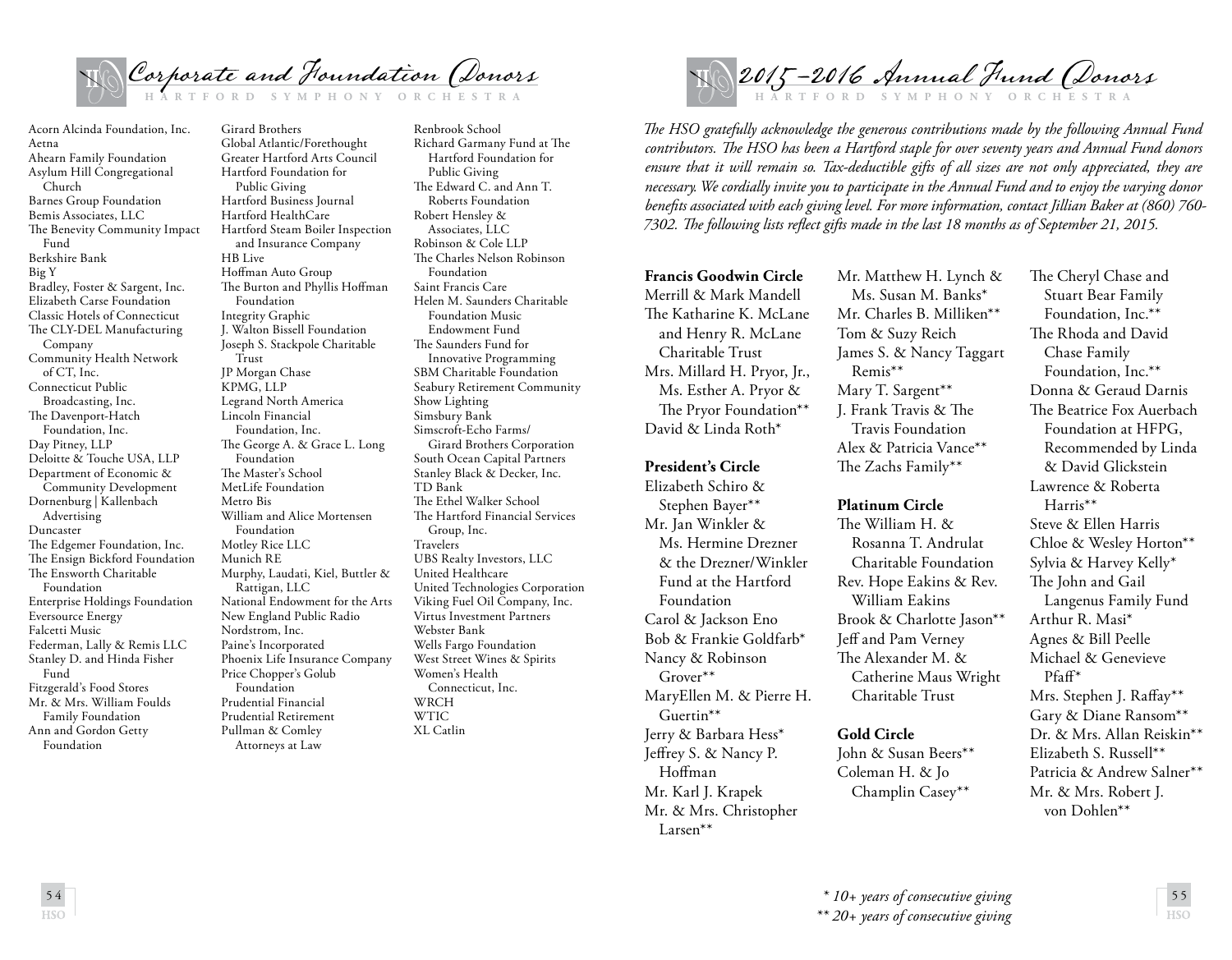

**Maestra's Society** Mill River Foundation\* Bruce Barth & Pamela Yeomans Barth Susan Block Kenneth & Judith Boudreau\* Wes & Joann Boyd Anona Broadman Dr. & Mrs. Bernie Clark\* Ron & Nancy Compton\*\* Carol & Tim Covello\* Dr. Michael E. Cucka\* Ruth Ann & Joel Davis\*\* Dr. & Mrs. Arthur C. DeGraff, Jr.\*\* Laura & George Estes Stanley & Susan Fellman\* Mr. Lawrence R. Fish\* Susan & Robert Fisher\*\* Muriel & Karl Fleischmann\*\* Rosemary A. Gaidos Mr. & Mrs. Bob Garthwait, Jr.\* Ruth Ann Woodley & Peter Gourley

Mort & Irma Handel\*\* Mark Hayes Richard & Christiane Heath Susan & Bob Izard\* Ken & Ruth Jacobson\*\* Mathew & Valerie Jasinski Kohn-Joseloff Foundation Bernard & Gale Kosto\*\* Rebecca & James Loree Irene Loretto\*\* Henry & Wei Low\*\* Mr. John Nealon & Ms. Pamela Lucas Janet U. Murphy\*\* K H Neale Mrs. John C. Owen Lois & Donald Pascal Robert & Margaret Patricelli Family Foundation Paul & Linda Pendergast Lucia & James Rees Andrew Ricci, Jr., M.D. & Ms. Jacqueline Ann Muschiano\*\* Kelly A. Romano

Dr. Mary Beth Janicki & Mr. Neil Rothfarb Philip G. Samponaro\*\* Hon. Howard Scheinblum & Ms. Susan R. Fierberg\* J. Schermerhorn\* Mr. & Mrs. Edwin S. Shirley Mr. & Mrs. James B. Slimmon, Jr.\*\* Karen & Howard Sprout\* J & K Thomas Foundation\* Dr. & Mrs. Dean F. Uphoff\* Jane & Frank von Holzhausen\* Gary & Diane Whitney\* Thomas & Patricia Wildman\*\* Liz & Tom Woolf Gail & Michael Yaffe\* Jessica & Eric Zachs\* Bernard J. Zahren Mr. & Mrs. Ronald W. Zdrojeski Anonymous



**Concertmaster's Club**  Michael Allen & Jane Wooten Peter L. Anderson J. Kemler Appell Jane & Daniel Arnold Sam & Janet Bailey Maxwell & Sally Belding\* Nancy P. Bernstein Jim & Joan Betts\*\* Dr. & Mrs. Jack Blechner Dr. Sybille Brewer\*\* Joyce & Harold Buckingham\*\* Eleanor N. Caplan\*\* Dr. Alexandre Carre Karen Saunders & David Cass Jared Chase Blair Childs John and Krystyna Chowaniec Dr. Diane B & Sanford Cloud, Jr., Esq. Robert H. Connell & Michelle Duffy Mary H. Crary\*\* William & Ilona Crosswhite\*\* Barbara O. David\* Ronald & Linda Dischinger Donna & Kevin Edwards Patrick & Christine Egan John E. Ellsworth Fund David R. Fay Anita & Tony Ferrante\* Dan & Joni Fine Paul & Mary Fox Alan & Margreet Francis\* John & Susan Franzis\*\* Sally Williams & William Fuller Dr. & Mrs. Prabhash C. Ganguli Aaron & Sandy Gersten Peter & Connie Gillies Dr. Sid & Joy Glassman Dr. Marbelia Gonzalez

Cate & John Grady-Benson Angela D. Griffin Karen Gross Gerda & Marshall Grossack Peter Grzybala & Diane Korntheuer Bart Halloran Neale & Carol Hauss\*\* Alyce & David Hild\* Herbert & Ilana Hirsch The David & Francie Horvitz Family Foundation Norma Horvitz Albert & Jacqueline Ilg Jacqueline W. Jacobs Mr. Robert Jones Ms. Karen A. Kelleher John & Sharon Kelly Mr. & Mrs. Stanley Kemmerer William Kennedy Barbara & Paul Kiefer Dr. Jeffrey & Virginia Kluger Simon & Doris Konover Mrs. Walter O. R. Korder Carol & Yves Kraus Lisa Kugelman, M.D. & Roy Wiseman Jacob Lemieux Dr. and Mrs. Edison Liu Mrs. Barbara Louis Elaine Title Lowengard\*\* Theodore Madfis Ms. Bonnie Malley Anita & William Mancoll Mrs. Leta Marks Barri Marks\* Robert & Clare McKeagney The Reverends Barry & Nancy Miller Dr. M. Stephen & Miriam Miller Joshua Monteiro

Bob & Ami Montstream\*\* Katherine & John Morgan Lois Muraro and Carl Elsishans\* Mr. and Mrs. Bob Murray Giuliana Musilli & Scott Schooley Anthony Myers Reba & Arthur Nassau Arlene & Daniel Neiditz Paul & Arlene Norman Sara Cree Norris Diane L. Northrop\*\* April M. Paterno Mr. & Mrs. Raymond J. Payne\*\* Kristen Phillips & Matt Schreck Alvin B. Reiner Mrs. Belle K. Ribicoff Mr. & Mrs. John H. Riege\*\* Douglas H. Robins\* John & Laura Roche Dr. James C. Rouman Max and Ginny Scheller Jeanne & Erling Schmidt Peggy & Ruben Shapiro Henry "Skip" Steiner\* Mrs. Beverly Thomas Bill & Judy Thompson Merle & David Trager Edith & Jim Tresner Dougie & Tom Trumble Sharon L. Vasquez Martin & Karen Wand Dr. & Mrs. Dudley T. Watkins Stacy R. Nerenstone, M.D. & Mr. Morton Weinstein Elizabeth White Helen & Alfred G. Wilke Heide & Jeffrey Williams Kate Steinway & Paul Zolan Anonymous



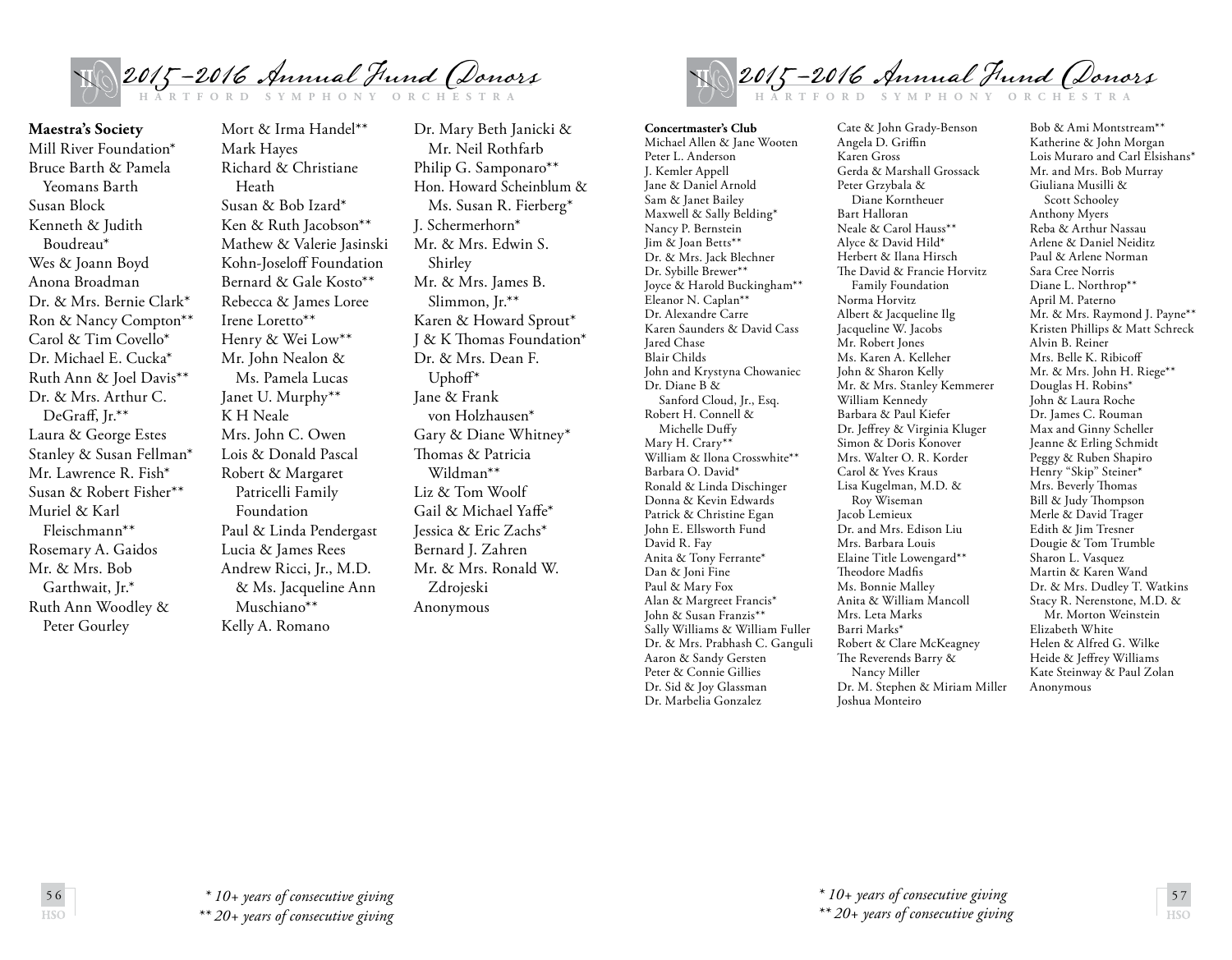

**Principal's Club**

Edward D. Abdelnour Susan R. Adler Mr. & Mrs. Bryant Andrews Duffield Ashmead, IV, M.D. & Eric D. Ort Dr. & Mrs. Abraham Bernstein Dr. and Mrs. Nelson A. Bondhus, M.D. Anne & Kenneth Brock Fund of the Cape Cod Foundation Kay Miller Browne & Don Hammerberg Mrs. Miriam B. Butterworth Mr. & Mrs. Peter G. Carey Elizabeth B. Casasnovas Alfred & Karen Casella David and Barbara Chase Francine & Stephan Christiansen Naomi & Michael Cohen Mr. & Mrs. Robert Collins Mary J. Converse John & Sheila D'Agostino Donald & Carol Davidson Kate & Jon Dixon Anthony Drapelick & Pat Estill Mrs. Nathan Dubin William & Elaine Ellis Ellsworth Family: Starr and Phil Sayres & Timothy and Janet Ellsworth Gilda S. Brock & Robert M. Fechtor Mr. Thomas F. Flynn Mike & Kathy Foley Mr. & Mrs. Jay G. Fromer Margaret Fujimura Linda R. Gabianelli Joan & David Geetter Paul and Betty Ann Grady Donald C. & Carolyn D. Gray Mr. & Mrs. Joseph E. Green Oz Griebel Jeffrey B. & Janna S. Gross Mr. & Mrs. Martin D. Guyer Gail & Kenneth Hamblett Merle & David Harris Ms. Laura R. Harris Robert Harris Mr. & Mrs. Joseph Hewes Marcia D. & Samuel T. Hinckley Shepherd M. Holcombe, Jr.

Don & Helen Hughlett Oswald & Martha Inglese Patti and Dave Jackson Mr. & Mrs. S. Edward Jeter Bonny & Dwight Johnson\*\* David & Carol Jordan Joseloff-Kaufman Family Susan Kaehrle Anne & George Kan Marianne Collins Kase Linda L. Kennedy Mark & Janet Keough Jane & James Knox John Koster Lois & Charles Koteen Alice Kugelman Frank M. Kulig David & Alison Leeds Frederick & Janet Leonberger\* David R. Lesieur Alicia & Bruce Levy Ms. Helen Lewtan Peter & Mary Fran Libassi Ms. Ivy R. Marsh & Dr. Frank Stoll Tom Martin & Susan Spiggle Christine Martyn Steven & Pamela Maynard Edward & Nancy McEwan John & Joyce McNabney Mr. and Mrs. Alan Mendelson Libbie & George Merrow Charles J. Meyer, Jr. Nick Miller Frances Moulton Robert & Marnie Mueller Richard Norgaard John & Moraith O'Toole Bill & Barbara Pattison Mr. and Mrs. Brewster Perkins Dr. Daniel E. Petashnick Robert Bausmith & Jill Peters-Gee Judith Pinney Dr. Wayne Rawlins & Janet Flagg Edward C. Raymond Linda & Stephen Revis Buck Rogers & Jack Kelly Earl & Cynthia Schulz Celeste & John Senechal Ms. Susan Severo Shulansky Foundation, Inc.

Mr. Jonathan Sills Stuart & Arline Small Sadaka Foundation, Inc. Ruth Sovronsky Mark D. & Linda L. Sperry Anne F. & Gordon Stagg Jean Stebinger Keith & Catherine Stevenson Jack Summers Kathryn Tabachnick John & Mary Taylor Elizabeth C. Valentine Edward & Barbara Voskowsky Usha and Stephen Wade Lyn Walker & Tyler Smith Greg & Kay Werk Dr. & Mrs. James Wickwire Eleanor J. Wight David & Phyllis Winer Betsy Woodard Mr. John Woolley Dr. Harold T. Yamase, M.D. Eleanor E. Zajac Dr. & Mrs. Fred M. H. Ziter, Jr. Anonymous

## **Player's Club**

Mr. and Mrs. William Ackerman Chris & Gay Adams Liz Aiken Gaetano Albani & Jayne Dean Albani Jeffrey Alexander Ms. Virginia Allen Elizabeth Allen Ms. Anne Alvord Mr. & Mrs. Alfred F. Ash Mr. Matthew Badger Mr. & Mrs. David D. Bailey Tom & Paula Baird Jane M. Bartlett Ms. Linda Bayer Sandra & Loftus Becker Joanne E. Beers & Earl C. Cree, II Mr. & Mrs. David Booth Beers Mr. & Mrs. Edward H. Bengelsdorf James & Dana Bennett Dr. & Mrs. Robert Berland Doris B. Johnson & Charles Billmyer

2015 - 2016 Annual Hund (*Donors* 

Phillip & Ellen Blumberg Timothy C. Boardman Mr. Stephen Bosworth Nancy Boynton & Robert Lange Dr. John Brancato & Mr. Thomas Richardson Michael J. Brayton Steve & Nancy Bright Neil & Sandi Brooks John & Arlene Buckey Mr. James E. Bullock Sarah & Jeffrey Burns Mr. Maurice Callahan Mr. Joseph R. Carlson Dr. Richard Celio & Dr. Anne Jellison Polly U. Champ Bill Chase Patricia J. Checko & Edward Caffrey Don & Nancy Clark John Clark & Judith Stoughton Jasper and Jennifer Connor Mr. Ledge Clayton Ms. Thomasina Clemons Susan & Brian Clemow Deborah J. Clifford Stephen & Frances Cobb Marie P. Coburn Ms. Linda F. Cohen Donna A. Collins Joseph Coray Henry & Ramona Cosentino Frank F. Coulom, Jr. Connecticut State University System David & Margaret Crombie Carol Crosset Paul & Alice Cruikshank Mr. & Mrs. Edwin M. Dahill, Jr. Dick & Carol Davis Mr. & Mrs. Barry J. Dickstein Carole & Burke Doar Dr. Dennis Dobkin Dan Dolan & Mari Muri Betty Domer Drs. Peter & Ellen Donshik Joy and George Dorin Ms. Brenda A. Draghi Robert & Gretchen Droesch Mr. Warren Dutkiewicz Mr. & Mrs. David R. Edwards

Mr. and Mrs. Brian Ellis Geoffrey and Karan Emerick Mrs. Eileen Figueroa Bella & Judd Fink Linda & John Fiske Mr. & Mrs. Lawrence Fleming Dr. & Mrs. Robert Flescher Tom & Bernadette Foley Richard Friedman & Heidi Deschler-Friedman Howard & Sandy Fromson Mr. & Mrs. Victor F. Fumiatti Mr. and Mrs. John J. Gaffney Suzanne Gates Rona & Barry Gelber Dr. John A. Gettier Oscar Peyser Foundation Mr. and Mrs. John Gilligan Sarah & Jim Gobes Delores P. Graham Joyce M. Graziadei Arnold & Beverly Greenberg Lillian & Welles Guilmartin Andrew R. Hahn & Cathy J. Hitchcock Mr. & Mrs. Welles F. Hale Ms. Joyce Hall Mr. Charles Harvell Louise Healey Rhea Padis Higgins Marcia & John Hincks Robert N. Horrocks, Ed.D. James & Mary Hourdequin Mr. & Mrs. Robert Howard Don & Joanne Huelsman Richard & Beverly Hughes Ms. Joan Hultquist Albert C. Hurwit Melissa Jane Inrig Stephen & Jacqueline Jacoby Brooks & Carol Lee Joslin Mr. Chris Kehoe David & Barbara Kelley Bob & Candy Killian Ralph & Lin Klumb Nancy A. Kramer David & Ruth Krugman Theodore & Diane Labedzki Irma Lange Rob Lentz and Anita Carpene Carolyn & Kenneth Lester Sally & Michael Levin

W. Peter Lind In Memory of Cheryl Lindquist Aurelle & Arthur Locke Peter & Rosemary Lombardo Dr. & Mrs. V. Everett Lyons Jr. Dr. William A. MacDonnell Beverly & Richard Manwaring Gerald & Janet Marcum Brenda Mathewson & Carl Stafford Ms. Jennifer McColley Mr. & Mrs. John McGuire Ann M. McKinney Annette & James McNeely Edward Meigs Mr. & Mrs. Richard C. Meyer Wolfried & Anita Mielert\*\* B. Charles & Toby Milner Dr & Mrs. Benson Monastersky Dr. Sandra Morgan Mrs. Sarmite F. Nielsen Don & Brad Noel Annemarie Orange Florence & Warren Packard Nancy Macy & Robert Painter Katherine Papathanasis Mr. & Mrs. Samuel N. Paul Arthur O. Phinney Jr., M.D. Ms. Judith Pitt Constance & Robert Porter Scott & Beth Powell Ms. Felicia Pratto Drs. Steven and Priscilla Price Mr. Mark R. Prisloe Mr. Robert Proctor Peter Prowda Dougla Pyrke & Jack Fairchild Mr. and Mrs. Brentley Radeloff John & Rebecca Rafferty Mr. Charles P. Reagan George & Carol Reider Bob & Carol Rentz Ms. Dara Ribicoff Celia Ann Roberts Marshall & Sandra Rulnick Michael & Susan Sames Doug & Liz Sansom Valerie & Lawrence Santilli Judith & David Satlof Mr. Richard Scheuch Mr. & Mrs. James Schmerl Terry & Judy Schmitt